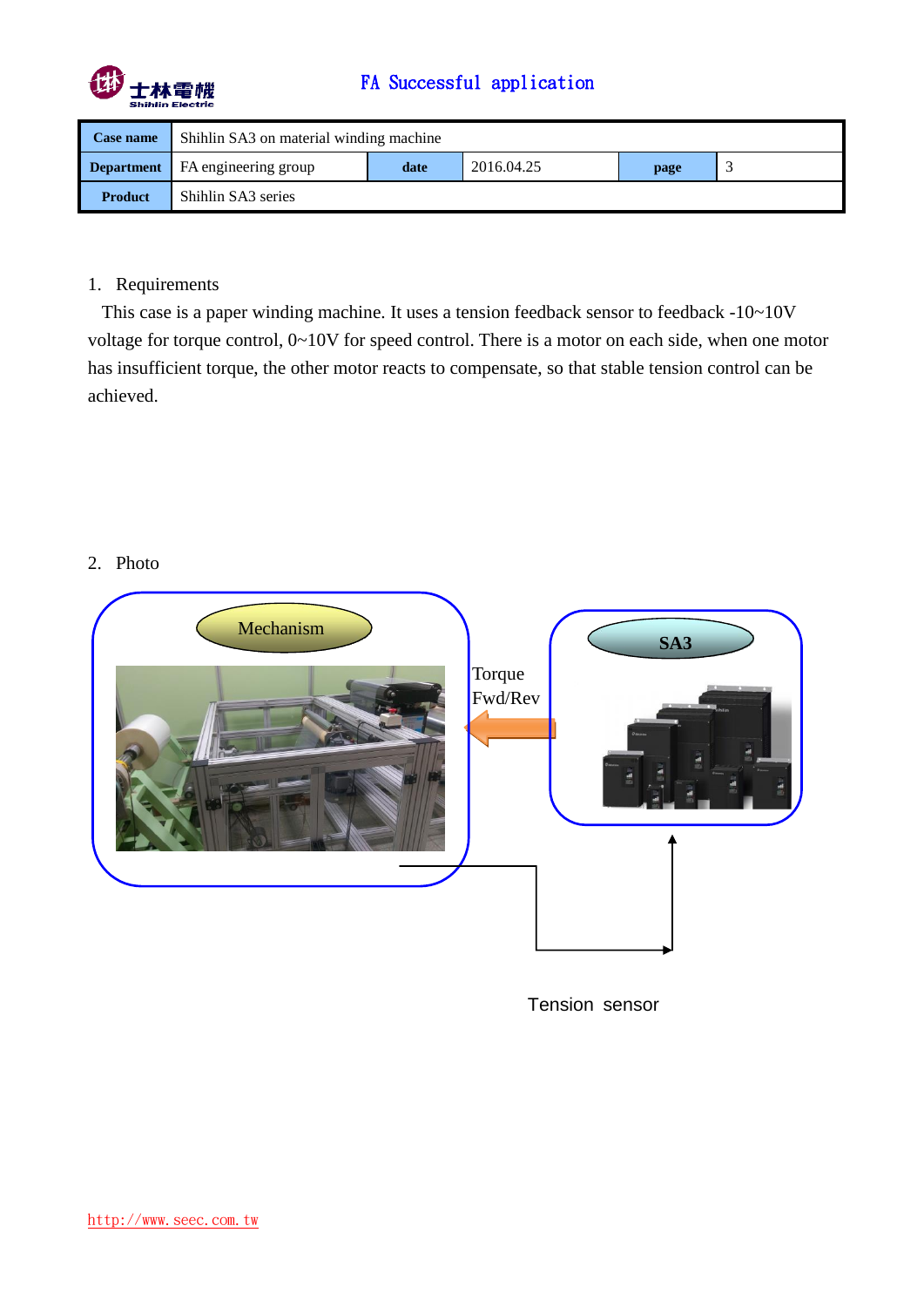

## FA Successful application

## 3. Parameter

| Parameter | setting                                  | description                          |  |
|-----------|------------------------------------------|--------------------------------------|--|
| Pr.300    | $\overline{4}$                           | Motor control mode                   |  |
| Pr.301    | $\mathbf{1}$                             | Motor auto-tuning                    |  |
| Pr.302    | 1.5                                      | Motor rated power                    |  |
| Pr.303    | $\overline{4}$                           | Motor poles                          |  |
| Pr.304    | 220                                      | Motor rated voltage                  |  |
| Pr.305    | 50                                       | Motor rated frequency                |  |
| Pr.306    | 6                                        | Motor rated current                  |  |
| Pr.307    | 1420                                     | Motor rated speed                    |  |
| Pr.349    | $\pmb{0}$                                | Encoder(synchronous motor)           |  |
| Pr.350    | 600                                      | Encoder pulse per round              |  |
| Pr.351    | $\overline{2}$                           | Encoder type                         |  |
| Pr.38     | 50                                       | 2-5 max frequency                    |  |
| Pr.73     | 5                                        | 2-5 signal source                    |  |
| Pr.192    | $\mathbf 0$                              | 2-5 minimum input voltage(+)         |  |
| Pr.193    | 10                                       | 2-5 maximum input voltage(+)         |  |
| Pr.194    | $\mathbf 0$                              | 2-5 minimum voltage(+) to percentage |  |
| Pr.195    | 100                                      | 2-5 maximum voltage(+) to percentage |  |
| Pr.510    | $\mathbf 0$                              | 2-5 minimum voltage(-) to percentage |  |
| Pr.511    | $-100$                                   | 2-5 maximum voltage(-) to percentage |  |
| Pr.512    | $\mathbf 0$                              | 2-5 minimum input voltage(-)         |  |
| Pr.513    | 10                                       | 2-5 maximum input voltage(-)         |  |
| Pr.139    | $\pmb{0}$                                | 2-5 voltage signal biased percentage |  |
| Pr.500    | $\overline{2}$                           | 2-5 input function                   |  |
| Pr.402    | $-120$                                   | Speed limit                          |  |
| Pr.403    | 120                                      | Speed limit biased percentage        |  |
| Pr.405    | $\mathbf{1}$                             | Torque source                        |  |
| Pr.406    | $\mathbf{1}$                             | Speed limit type                     |  |
| Pr.407    | $\mathbf{1}$                             | Speed priority loop function         |  |
| Pr.400    | $\overline{2}$                           | Control mode                         |  |
| Pr.501    | 4-5 terminal input function<br>$\pmb{0}$ |                                      |  |
| Pr.504    | $\mathbf{1}$                             | 3-5 terminal input function          |  |